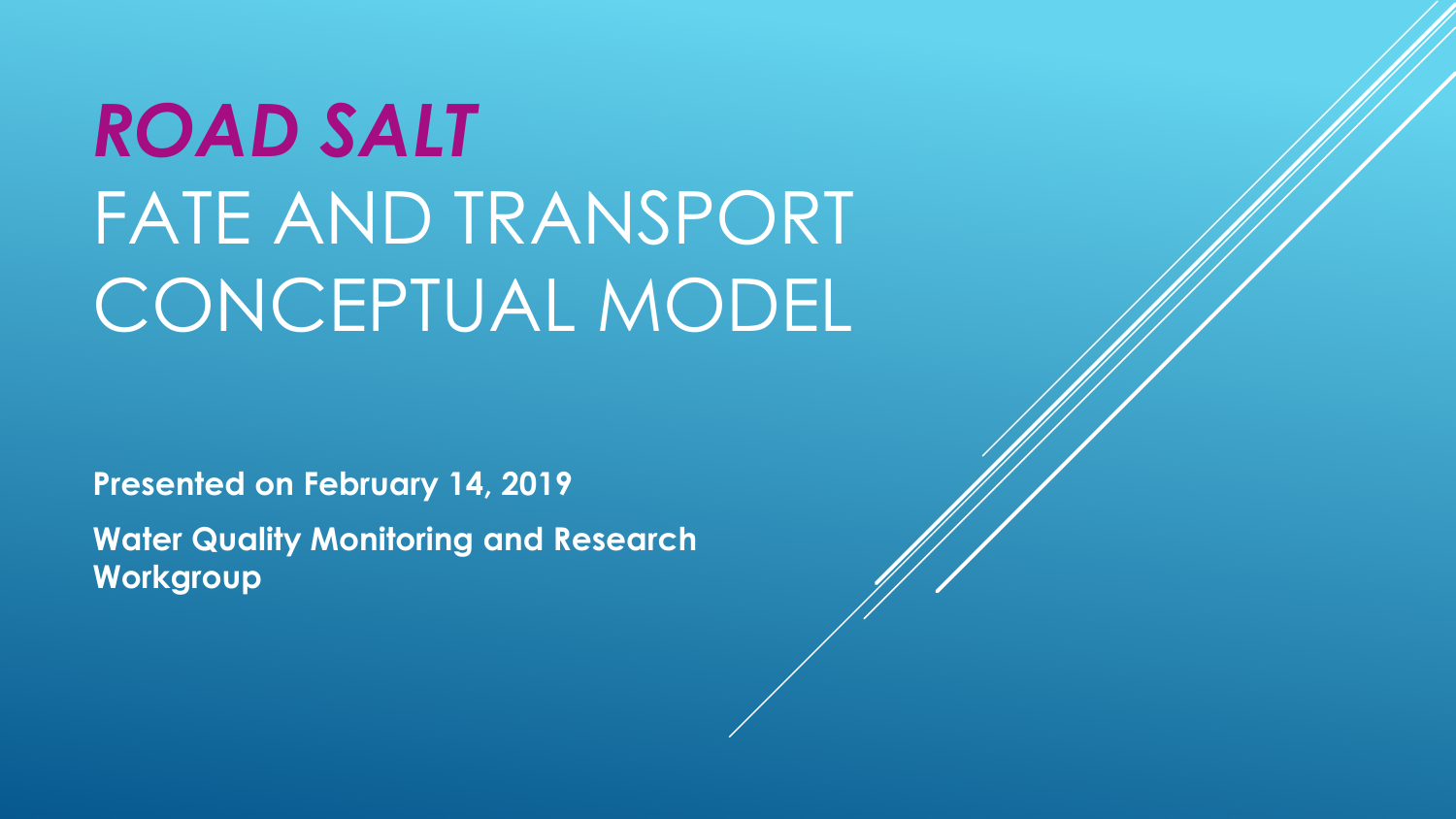## **CONCEPTUAL SITE MODEL: DEVELOPMENT OBJECTIVES**

- **Gain understanding of deicing compound inputs and fate**
- **Identify primary and secondary sources**
- **Define preferential flow pathways**
- **Determine dispersion and distribution of compounds**
- **Support development of framework for monitoring program and potential quantitative benchmark tracking**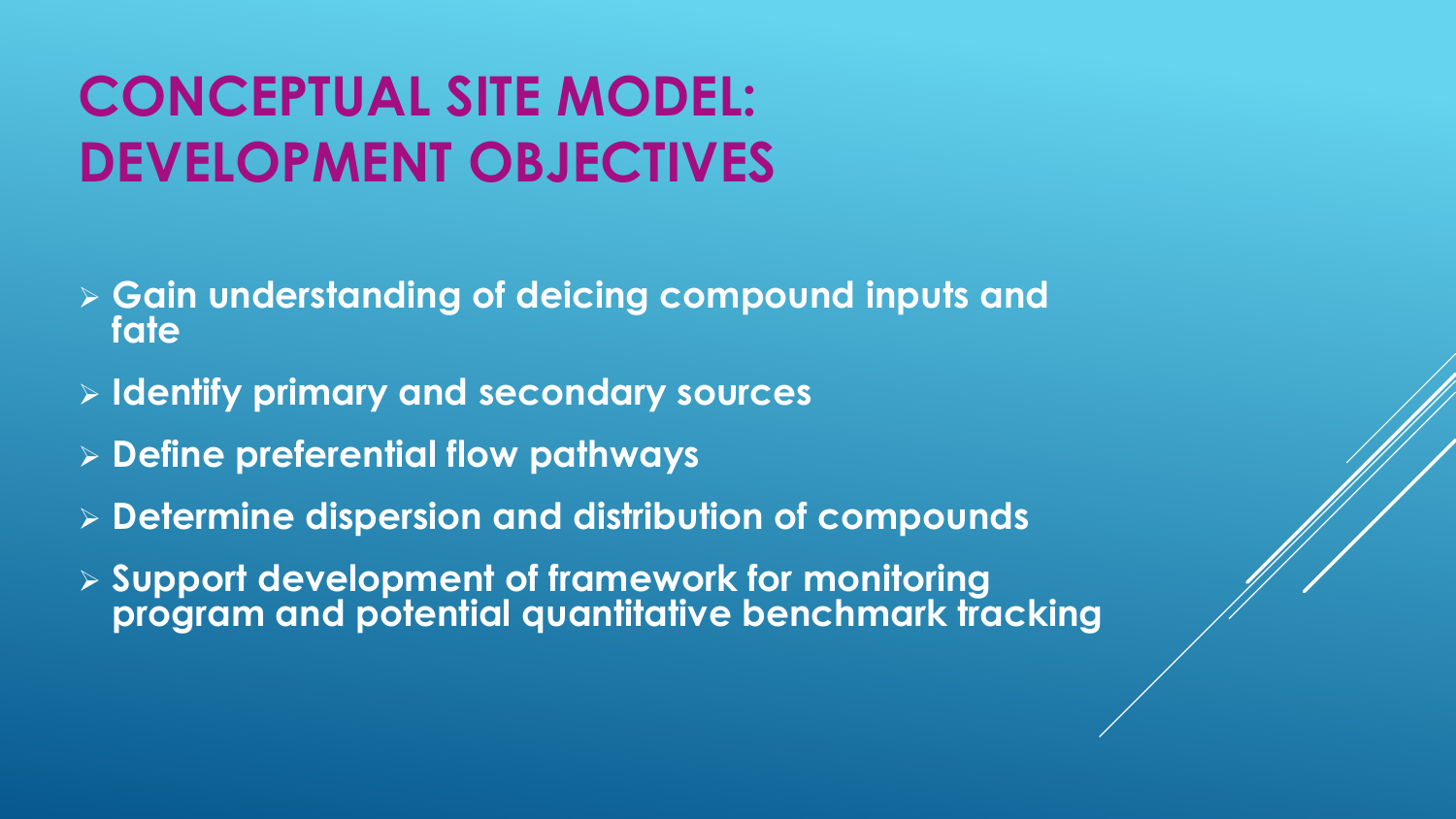### **CONCEPTUAL MODEL DEVELOPMENT BACKGROUND**

- **Obtained 8 main references (2 Canadian and 6 US) – 2 were published articles and required contacting primary authors for a copy**
- **Sources included – Minnesota, New York, Maryland, Massachusetts, City of Toronto, and Town of Penetanguishene**
- **Most sources date from 2016 although a Minnesota Pollution Control Agency document was prepared in 2009**
- **Published articles contain excellent details of data collection, assessment, and interpretation to support water quality trend analysis**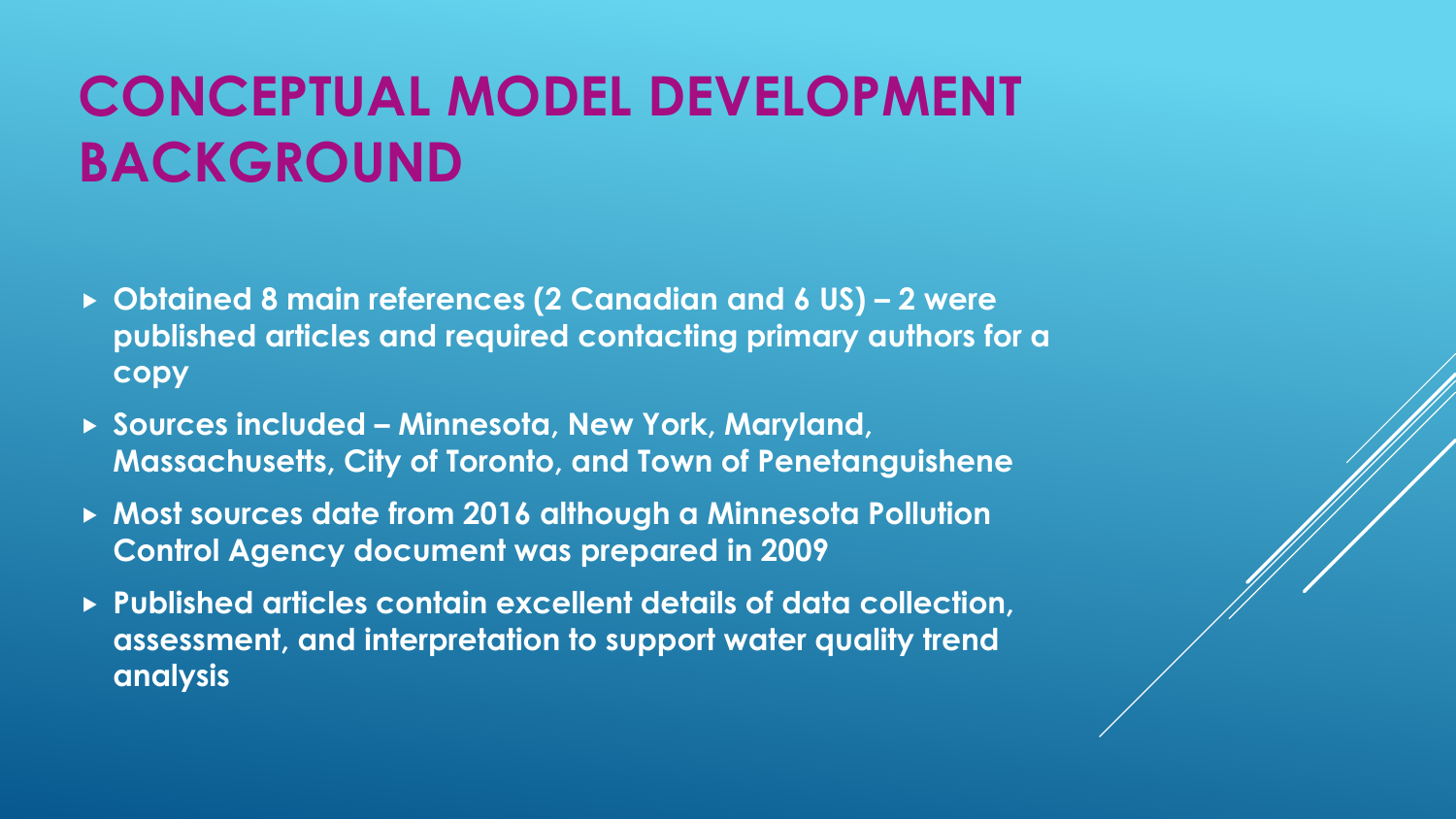## **CONCEPTUAL SITE MODEL: IMPORTANT FACTORS TO DISCUSS**

- **Natural and background concentrations of ions**
- **Identification of local primary and secondary deicing compounds**
- **Selection of key local environmental conditions**
- **Factors contributing to mass balance**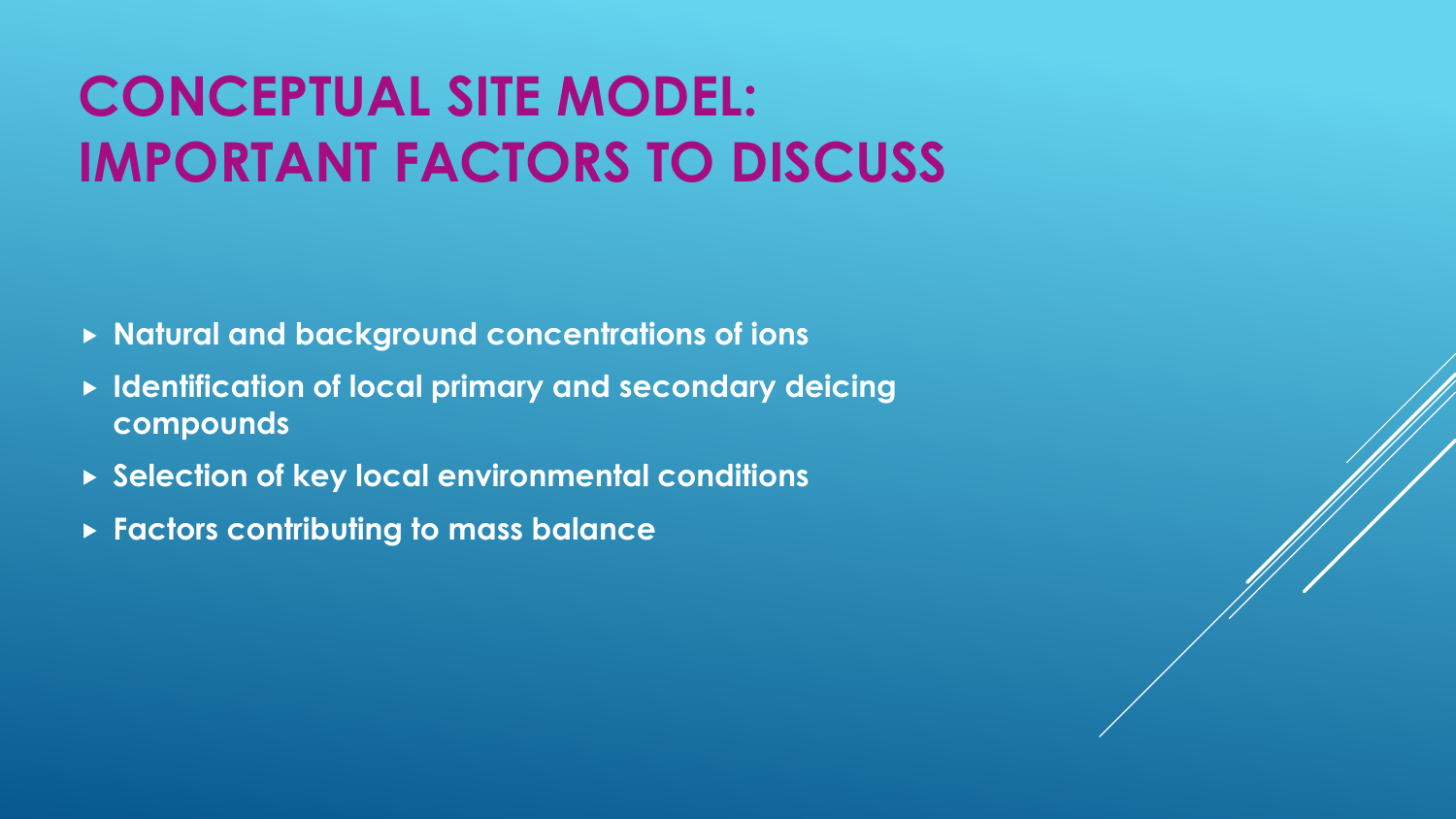